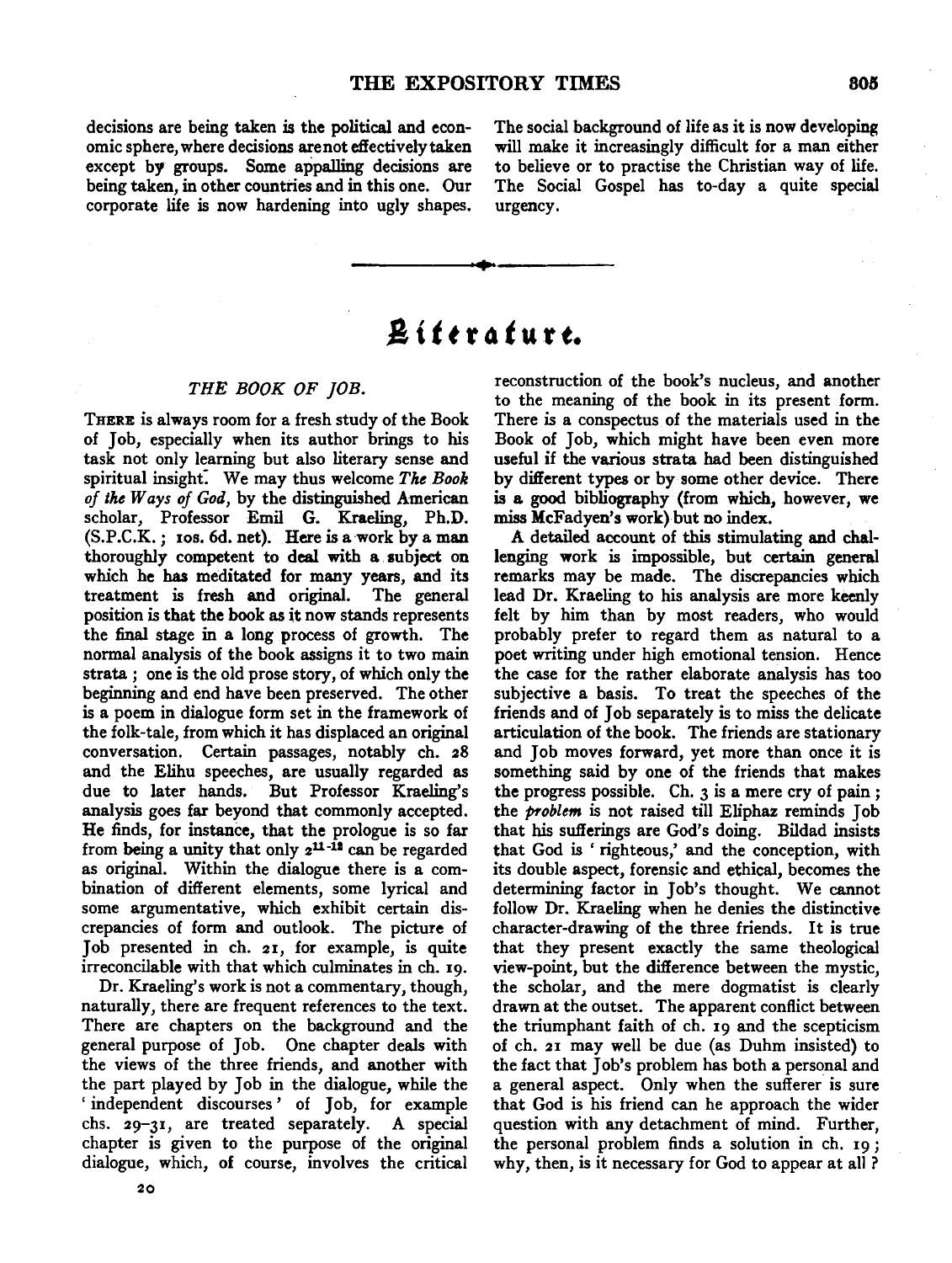Why the passionate demand for an· explanation ? It is true that the personal and the general both enter into Job's final appeal, but that is inevitable in the circumstances, and it is to be observed that Job's submission is rendered psychologically possible by the solution of the former question. We may doubt whether he would have repented in dust and ashes if the theophany had immediately followed eh. 7·

But failure to agree with Dr. Kraeling need not detract from our appreciation of his work. He writes with the learning of a scholar and the instinct of a poet ; his language is full of metaphor and his style clear. He does not overburden his book with references to his predecessors in detail ; the expert will easily identify them and the non-expert will not be interested in them. The volume is enriched with eight plates of the Job pictures by William Blake, and the general standard is in harmony with the work of the artist. Especially to be welcomed is the conclusion of the whole matter : however great may be the pressure of a spiritual problem, it vanishes when a man has really entered the presence of God ; there the questions and difficulties of human life are completely eclipsed by the glory of the Almighty.

## *A CATHOLIC PHILOSOPHER OF RELIGION.*

*True Humanism* (Geoffrey Bles; IOS. 6d. net), by Jacques Maritain, is a topical work in the sense that it is written in full view of the present grave menace of Totalitarianism, whether Soviet, Fascist, or National Socialist, to the Christian order. But the work is so wide in its historical sweep and so penetrating in its philosophic insights that it far transcends mere topicality. It commends itself also to the reader by the clarity, directness, and logical quality of the style, which are evident even in the translation (which is from the practised and competent hand of Margot Adamson).

Maritain has already won for himself an influential place among Christian philosophers of religion, and his contributions are appreciated far beyond Catholic circles. In this work we find him rallying Christians to their proper tasks and, despite the desperateness of the present outlook, sounding a strong note of hope for the future. As he visualizes the situation of to-day, he observes the bankruptcy of the liberalistic humanism (or the humanistic liberalism) which attained so much force and influence in the latter half of the nineteenth

century, but which is now so largely shorn of the support it found in the Christian religion. If liberalistic humanism must be as it were written off, what hope is there of the Christian religion stemming the tide of the new paganisms ?

The dialectic of modem humanism leads us, says Maritain, to the two pure alternatives of atheism and Christianity *;* but a Christianity in which it is not the God of the philosophers who is acknowledged but the living personal God of religion, and in which it is not in himself but in God that man is centred, knowing himself as a sinner who is dependent on God for regenerating grace. In short, Christianity must strike the note of theocentrism (as distinguished from humanistic anthropocentrism).

But here Maritain makes a further distinction. It is the distinction between two kinds of theocentrism, the reactive or archaic and the progressive. Barth, as he contends, stands for the first type. The Barthian position is described as anti-humanist, inasmuch as it demands the annihilation of man before God. It is a return to the ' pure pessimism ' of primitive Protestantism. ' Hence what we can call the drama of Barth himself. He wishes to hearken only to God and he wishes only to hearken to God : he rejects and misconstrues the instrumental character of the human in the Church. Yet when he speaks, and most of all when he speaks in order to proclaim that man must only listen to God, it is he himself that speaks, he himself that is heard, and it is his personality which moves and stirs the listeners.'

As against the Barthian position Maritain would set the other pure Christian position, that of Catholicism, ' whose intellectual arms are supplied by St. Thomas.' He would summon Christians not to jettison the' humanist' truths which have been disfigured by four centuries of anthropocentric humanism but to save them. Christians should be ' integralist.' Indeed this word ' integralist ' is the key-word of the book. It is for Christians to reconstruct the forms of life built up in an atmosphere of dualism and anthropocentrism and thus to prepare the way for a new age of civilization.

The standpoint well appears in the following : ' For this new epoch in the history of Christian culture the creature will neither be belittled nor annihilated before God ; his rehabilitation will not be in contradistinction to God or without God, but *in* God. There if but one way of progress for the history of the world, that is, for a Christian order, howsoever it may be otherwise: that the creature should be truly respected *in* his connexion with God and *because* he is totally dependent on Him ;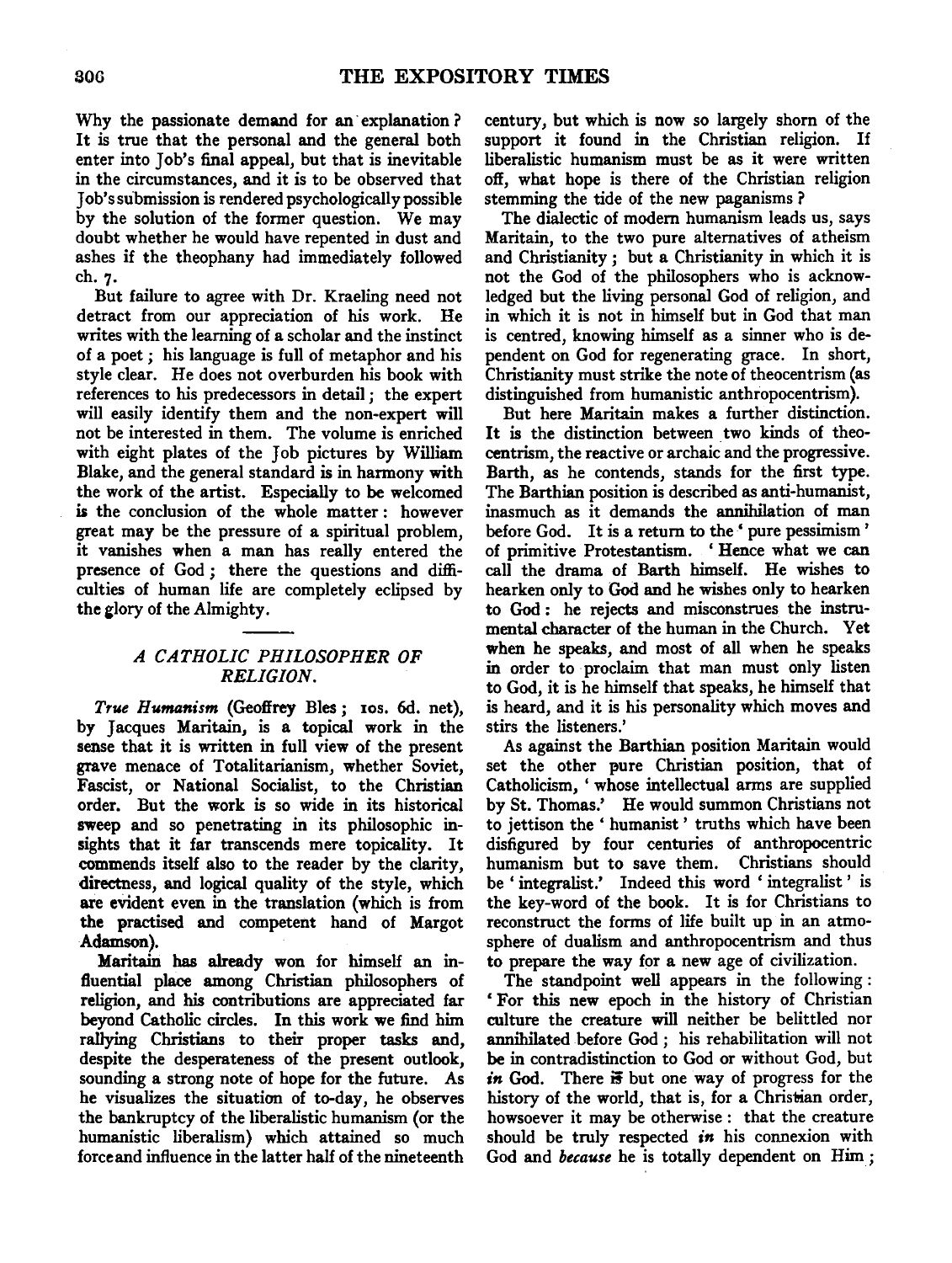humanism indeed, but a theocentric humanism, rooted in what is radical in man ; integral humanism the humanism of the Incarnation.'

We have only been able to touch the fringes of this notable work. But we commend to Catholic and Protestant alike this great writer's vision of a new Christian order, and his summons to all Christians not to be content merely ' to please those devils which seem to us a little less evil than the others,' but to look to a resurrection of the forces of the soul.

#### *NEW TESTAMENT UNCIAL MANUSCRIPTS.*

*The Principal Uncial Manuscripts of the New Testament,* by Professor W. H. P. Hatch, Ph.D., D.D., D.Theol. (Cambridge University Press ; sos. net), is a beautifully produced volume and will be a joy to all serious students of the New Testament text. Dr. Hatch, who is already well known for his two previous paleographical books on the Greek Manuscripts of the New Testament at Mount Sinai and in Jerusalem respectively, has now given us facsimiles of seventy-six Uncial Manuscripts of the New Testament, dating from the third to the twelfth century, most of which he has himself seen and examined. All the known papyrus fragments that can be confidently assigned to the third century (and also the recently published early second century fragment of St. John) are included. There are reproductions not only of all the bestknown codices — Vaticanus, Sinaiticus, Alexandrinus, Bezae, etc.-but also of many less known manuscripts, many of which are inaccessible and have not been previously reproduced, and even of one ninth century Gospel manuscript at Tiflis hitherto not generally known to scholars.

The facsimiles are beautifully produced from photographs which have been specially taken, except in one or two cases when access to the original document was found impossible (of one papyrus fragment it is stated that ' the librarian has not been able to find it!'). Dr. Hatch has taken great care to reproduce from each manuscript as clear a page as possible, his choice being determined (rightly in a paleographical work) by legibility rather than the interest of the readings presented. Facing each plate is a concise but detailed paleographical description of the manuscript in question with notes on the size of page, number of leaves extant, columns and lines to the page, character of the writing, use of stops, accents, and breathings, contractions for the *nomina sacra* ;

the type of text represented is stated, note taken of specially interesting readings, and reference made to standard authorities for fuller information.

Ten concise introductory sections give the essential facts concerning Greek paleography. We have interesting notes, with a handy collection of technical terms, concerning writing materials, the development after the ' roll ' of the ' codex' or 'book' form (was it first actually used by Christians ?), and the evolution of the various types of Greek writing. Indeed, not the least valuable feature of the book is that the admirable selection and arrangement of material make it easy to trace the development of Greek Uncial writing over a period of a thousand years. It is needless to add that the book is marked throughout by the meticulous scholarship we expect from Dr. Hatch. It is much the most complete collection of facsimiles ever published in this field and one for which New Testament scholars will be grateful, not only to the learned editor, but also to the Foundation which · made its publication possible. We hope and expect that Dr. Hatch will soon give us a companion volume on the New Testament Minuscules.

### *A SYMPATHETIC CRITIC.*

A book of considerable power and insight has been written by Professor Louis Arnaud Reid, D.Litt., and entitled felicitously *Preface to Faith*  (Alien & Unwin; 6s. net). It has many admirable qualities. It is extremely interesting, it is written in a cultured and attractive style, it is candid and wholly sincere. The writer is not a theologian. He is, it appears, a teacher of philosophy, though one has to explore the book to find this out. He is therefore to some extent a ' detached • inquirer. And detachment is essential to fair criticism. But even more essential is sympathy. And Professor Reid has both these qualifications.

His aim is to discover the essentials in Christianity and to separate these from the non-essentials. And it may be said at once that he does believe in essential Christianity. 'The most critical scrutiny of which I was capable in the time and circumstances,' he says, ' has convinced me more and more of the absolute and unassailable truth in the permanent elements (of in what seem to me to be permanent elements) of Christianity. The method of philosophic doubting has left me with far fewer doubts at the end than at the beginning, and it has actually brought to birth flew convictions which I now believe at any rate to be grounded in nothing less than the truth.'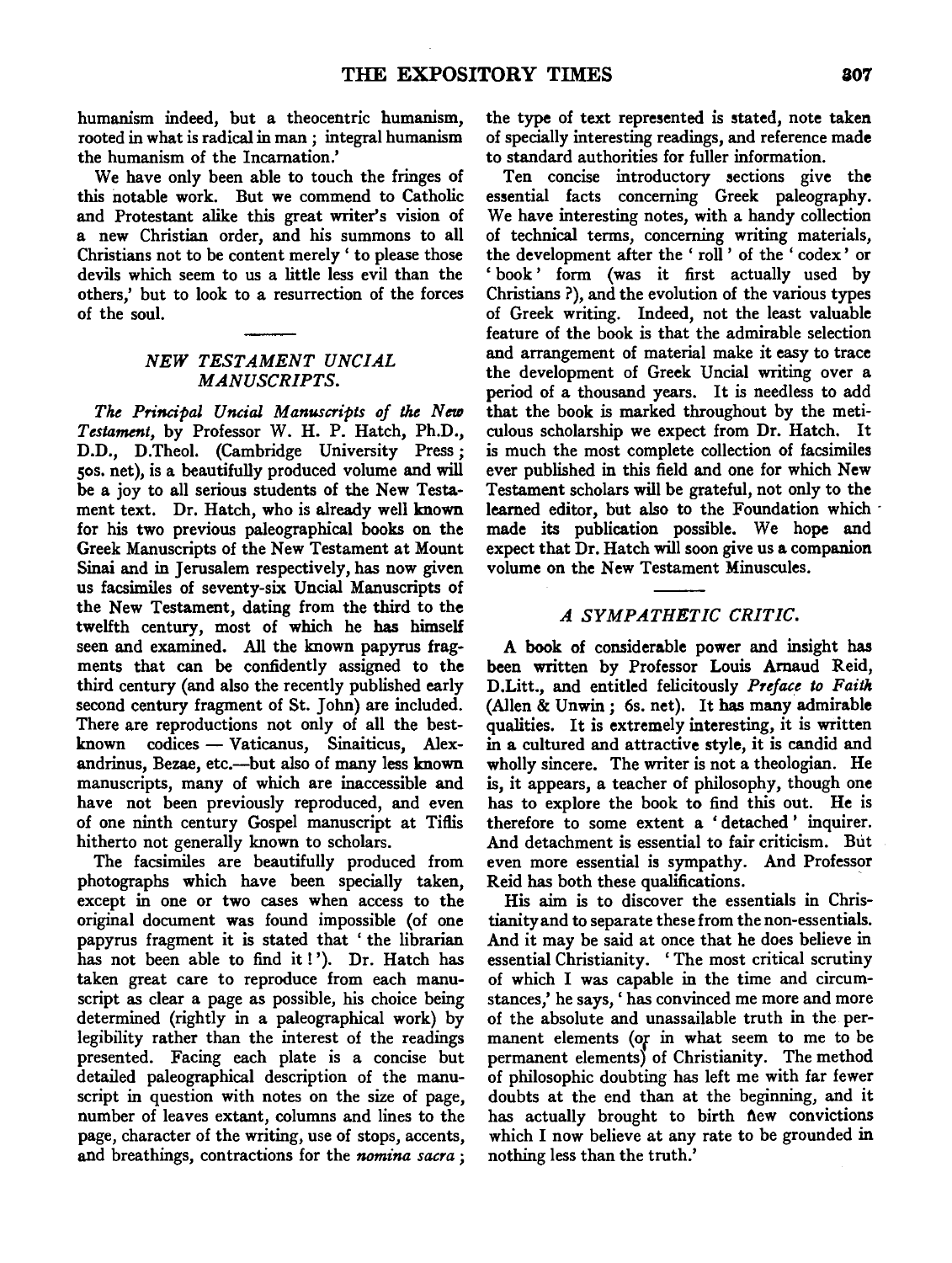This is satisfactory from the Christian point of view. And it is even more satisfactory when one finds that there is a real sense in which the writer believes in the Incarnation and in the Atonement. ' A merely humanitarian view of Jesus . . . does underrate the transcendent and irruptive element in Christianity and the contrast between the holiness of Jesus and the weakness of the rest of human beings. . . . It is possible to hold that in the person of Christ a unique quality of divinity (not of *being* God) is realized, and that Christ had a relation to God enjoyed by no one else.' The writer's view of Atonement is very much identical with the ' moral' interpretation.

This may be called the ' essential element.' The non-essentials, which the author rejects, are the Virgin Birth, the bodily Resurrection, and, generally, the miraculous, though he would possibly demur to this last word. For to him the world is full of God, and the divine is to be found everywhere and in man especially. With regard to the ' sinlessness' of Jesus, he says, we have not sufficient data to come to a conclusion, though his view on this point is not very far from the Catholic faith.

It will be seen that Professor Reid's book is one of real significance. On the whole, it is positive and constructive. Orthodox readers will no doubt receive some shocks from the candour and the searching challenge of the writer. But they will be in contact with a singularly winning personality which is at the same time definitely Christian, and nothing but good can come from an inquiry so fearless and so really religious in its spirit and aim.

#### *WHITHER ARABIA 7*

*Whither Arabia 7 A Survey of Missionary Opportunity,* by Dr. W. Harold Storm (World Dominion Press; 5s. and 3s. 6d. net), is the latest in the valuable series of surveys of various countries ' from the standpoint of the Kingdom of God ' that this Press has been issuing in recent years. Dr. Storm, who carried out the survey, is a medical missionary of the Reformed Church in America, and himself one of the small group belonging to three churches and to three lands-America, Denmark, and Scotland-to whom has been entrusted the evangelization of Arabia. There are only four centres (if we include Sheikh Othman under Aden) from which mission work in this great area is carried on. (Dr. Zwemer in his Introduction omits Koweit from this last, but includes Basra which belongs to Iraq.) The difficulties of the situation make it inevitable that the method

mainly made use of is that of medical work, and so we find that in the four stations there are eight hospitals. It does not take long, accordingly, to survey what is actually being done for the extension of the Kingdom of God in this land that is so central in its importance for the whole Islamic world.

The book, indeed, devotes the greater part of its space to a valuable account of the land and its people and their religion, and to some attempt to answer the question of its title, *Whither Arabia 7*  How slow the pace of advance may be expected to be, if the future is as the past has been, is indicated by the fact that in the whole area there are only twentythree baptized converts. At the same time the future need not be what the past has been. ' Possibilities exist,' Dr. Storm tells us, ' for unlimited itineration.' The peace and order that the rule of Ibn Saud, whom Dr. Storm calls 'the greatest Arab figure in the twentieth century,' has established make possible at the present time such medical tours as Dr. Storm has in mind. Thus, for example, in the Yemen, 'which has hitherto been considered one of the most closed of all parts of Arabia to anything savouring of missionary work,' Dr. and Mrs. Petrie of the Church of Scotland Mission have recently been invited by the Iman of that region to carry on medical work there for a period of years. Such facts as these should surely kindle hope. When the founder of the Mission at Sheikh Othman, the Hon. Ion Keith Falconer, died there in 1887 after two years of service and the Church called for volunteers to take his place, ' thirteen students in their final year at New College, Edinburgh, volunteered.' Would that happen in like circumstances to-day?

#### *A REMARKABLE BOOK.*

We have used the above words to describe *The New Testament Shortened,* by Mr. W. K. Lowther Clarke (S.P.C.K.; 4s. net). We have had many ' shortened ' Bibles in the last ten or twelve years, beginning with the Cambridge University's ' Children's Bible ' and going on with ' The Little Bible,' 'The School Bible,' 'The Bible for Youth' (not shortened), ' The Pocket Bible,' and others. But Mr. Lowther Clarke's achievement is by far the best. It is not the whole New Testament, but it gives us nearly all that matters. But it is not the content that is remarkable. It is the arrangement and the elucidations. We have most of the New Testament in the Authorized Version. We have the main results of criticism briefly and clearly given and in the right place, and we have an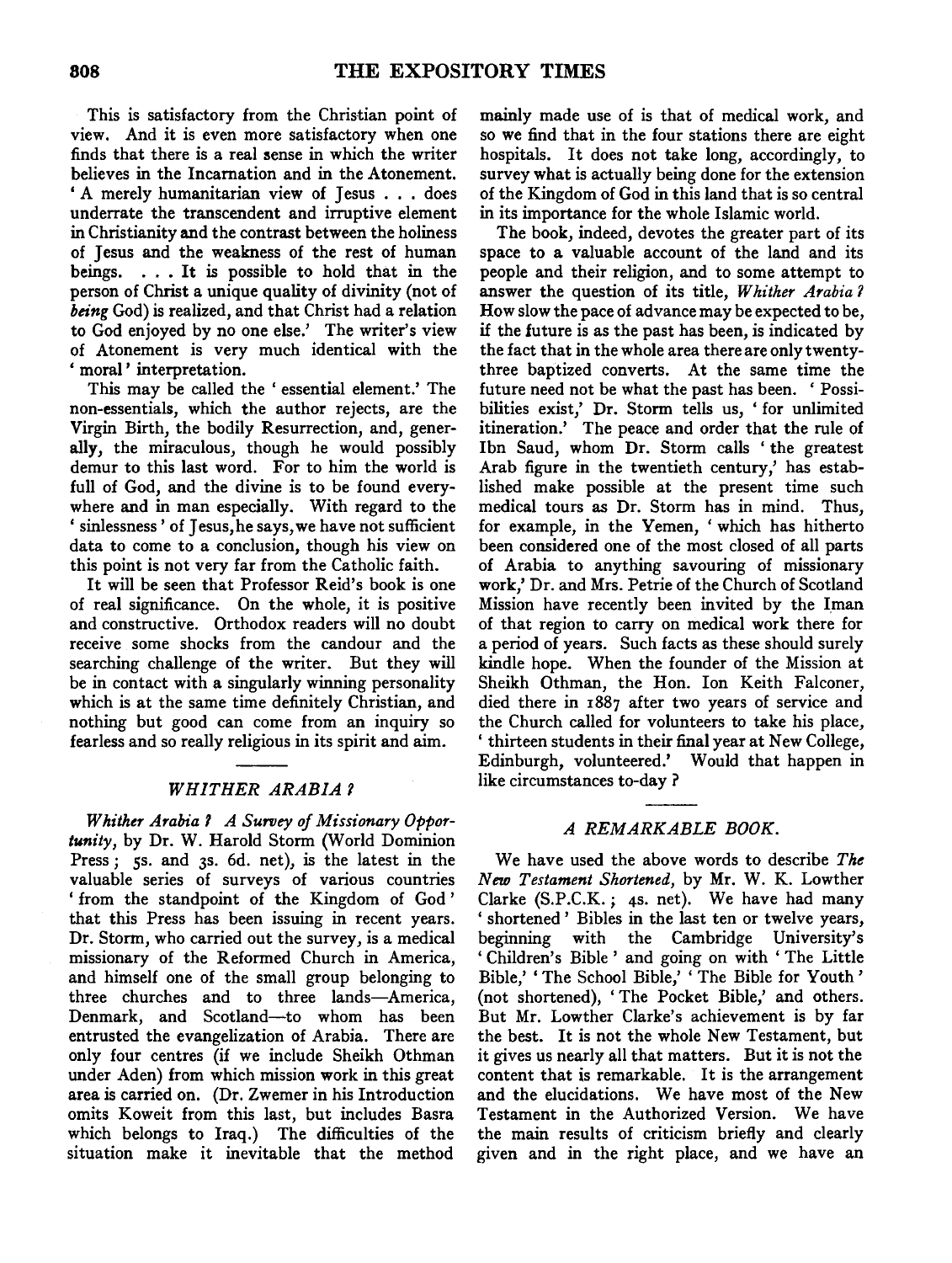intelligent presentation of the literature in a way that makes it full of a new interest and significance.

The plan of the volume is as follows : It is divided into twelve parts. I. tells the Christmas story. In II., III., and IV. the reader is introduced to the elements of modem critical study of the Gospels, II. being taken almost entirely from Mark, Ill. from Matthew, while IV. uses the special matter of Luke. In II. we have the ministry of Jesus, in Ill. the teaching of Jesus, and IV. tells how ' He went about doing good.' V. contains the Parables, and VI. and VII. selections from John and the Passion and Easter story. The story of St. Peter (VIII.) is used to bring together Gospels, Acts, and Epistles. Similarly, that of St. Paul (IX. and X.) links together Acts and Epistles. Finally, the life and faith in the Apostolic Church are described in XI. and XII.

Mr. Lowther Clarke expresses a modest diffidence as to the usefulness of his book in schools. He ought to be reassured. We cannot imagine any one, young or old, working through the New Testament under the guidance of this fascinating volume without gaining a new and deeper appreciation of the Christian facts. He will be greatly assisted by the excellent maps and charmed by the many illustrations which really add to the enjoyment of the text. We most earnestly hope that this book will be widely known and used.

#### *BISHOPS AND POPE.*

The coincidence of the election of a new Pope lends added interest to *The Church Universal and the See of Rome,* by the Rev. Henry Edward Symonds, C.R., B.D. (S.P.C.K.; 12s. 6d. net). The book is a review of the history of the relations of the Bishops of Rome to other Bishops down to the unhappy schism between East and West in 1054. Unfortunately, from a non-episcopalian point of view, the author begins with an attempted historical proof of his conviction that Episcopacy is the only true development from the days of the Apostles. He repeats in his own impressive way the familiar arguments which a Presbyterian will find to be unconvincing. Thus he quotes from Acts the recorded instances of Apostles laying hands on baptized persons, and is silent about the equally numerous records either of the Holy Spirit coming before baptism, or of no laying on of hands by Apostles at all. He assumes that the delegateapostleships of Timothy and Titus are merely instances of a normal procedure. He assumes a ' College of Apostles.' He is far from convincing in belittling the evidence of Jerome as to the election of Bishops in Alexandria. He does not attempt to answer the objection that if Christians were meant for all time to be Episcopalians, it is singular that unambiguous injunctions should not have been given in the New Testament.

When we have said all that, we have cleared the way for an expression of our high appreciation of a scholarly book. The story is told of the steps by which the Bishop of Rome gradually became Pope, and of the long-continued struggle to maintain in face of his increasing autocracy the original equality of Bishops. From the first the Bishop of Rome was freely granted some sort of primacy, but he was only *primus inter pares.* The story is told fully, clearly, and we should say, finally, for it is extremely unlikely that any new facts will ever come to light with which Mr. Symonds is unacquainted.

The author has an aim in view with which we can fully sympathize. On what terms may we hope for the re-union of Christendom ? Only by a return to the faith and order of the early centuries. It might be attained if the Vatican Council were reassembled -let us remember it was only prorogued-and if all Bishops, including Anglicans, were invited and true Episcopacy restored, the autocratic, absolute Papacy being surrendered. If Rome would only show some sign that such a scheme is even thinkable for her ! Well, we shall see.

We are specially grateful that Mr. Symonds allows the word ' churches' to apply to nonepiscopalians. That in itself is a step towards that re-union which we all long for.

#### *SAMUEL T AYLOR COLERIDGE.*

It is difficult to say to what extent Samuel Taylor Coleridge is even remembered in our time. ' The Ancient Mariner,' 'Christabel,' and 'Alph the sacred river' are still probably widely known, and some few aphorisms on religion or philosophy are quoted without clear recollection of who first uttered them. But it is likely that only a select few know very much of either the man or his work. He was a versatile genius whose lot was cast in one of the most interesting periods of history when a veritable ferment of ideas was abroad, when new philosophies, new theories of social order, new theories of poetry were being formulated. Coleridge's grandson made a great collection of data as to a very interesting life of the philosopher-poet, but published nothing. Mr. Lawrence Hanson, with access to these materials and all other material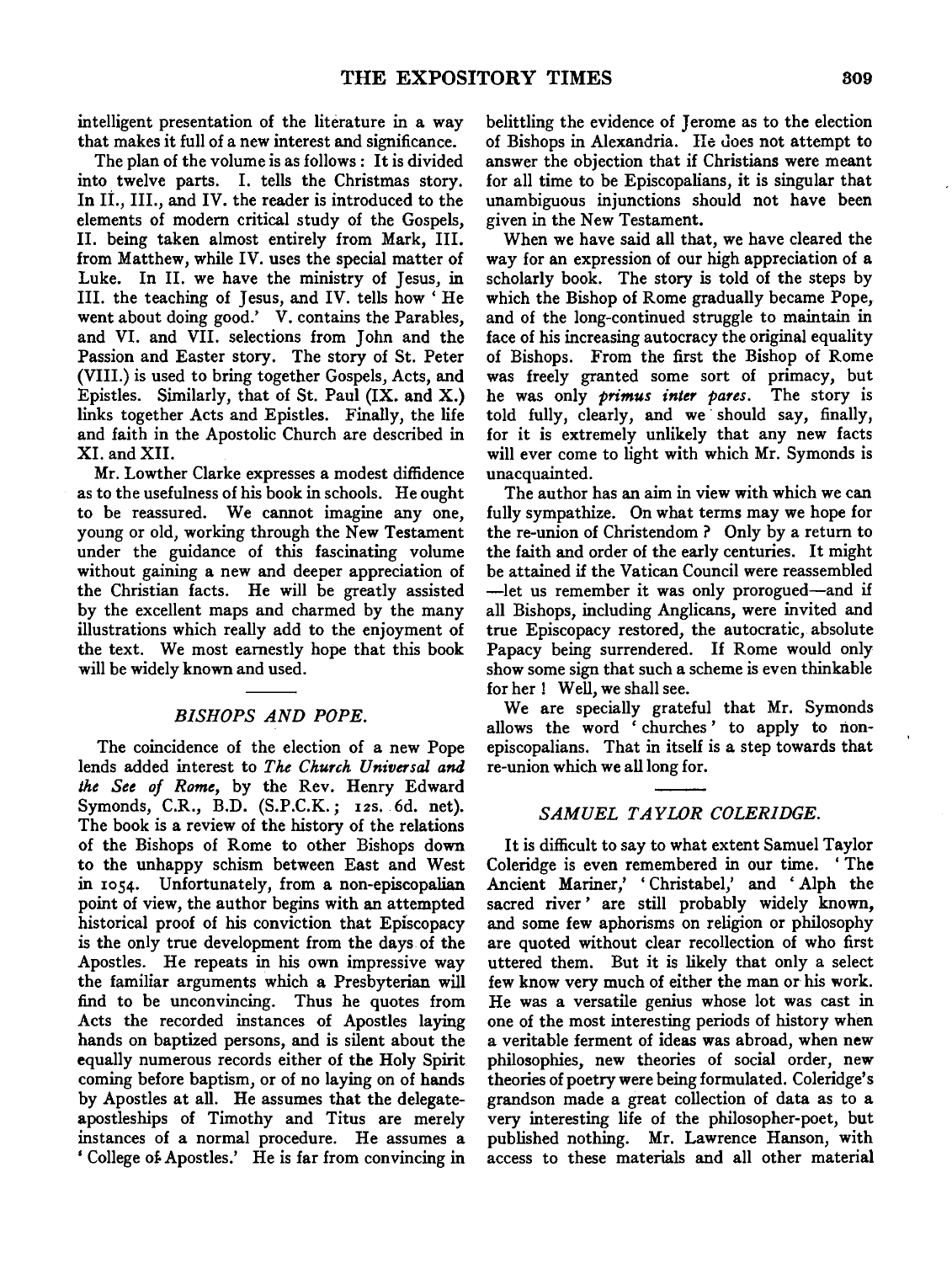available, has set himself to write a life of Coleridge of which the first volume is now issued-The *Life*  ~f *S. T. Coleridge, The Early Years* (Alien & Unwin; 2IS. net). It is to be a full-dress biography and a critical account of all Coleridge's thinking and poetic art. This volume is self-contained. It brings the narrative down to Coleridge's removal to the Lake District. It is sumptuously illustrated. It is more than well written. The treatment is lucid, and the citations from letters written by, to, or about Coleridge are most interesting. We hope that the public demand for this first instalment will be such that the author will be encouraged and the publishers find it possible, to carry the ' Life ' to completion.

The ReY. Dr. Russell Henry Stafford appears te have been somewhat of a peripatetic, having studied in seven or eight universities in the United States. This may have prevented him from sounding the depths of the great ontological and theological problems over the surface of which he sails with so great speed and aisurance. In *A Religion for Democracy* (Abingdon Press ; \$2.00) he defines his task as being ' to discover what type of theology will accord with the democratic norm of social organization.' He is an enthusiast both for democracy and for Christianity, with the emphasis on the former. Democracy is the norm by which Christian truth is tested and approved. Hence we have a democratic conception of God, 'a democratic doctrine of grace,' a rejection of apocalyptic as' the very negation of the democratic hope of bringing justice *io* pass by achieving a rational balance of society and individuals through historic processes,' and a Kingdom of God which ' can properly be identified with the social order for which democrats strive.' One unpleasing feature of the book is the brusqueness with which great thinkers are set aside, and doctrines from which the writer dissents are often presented in caricature. But if these blemishes are overlooked there is here a warm commendation of the Christian faith and a burning zeal for social betterment.

With the co-operation of the B.B.C. the broadcast talks on church history are being published under the title *An Outline of Church History : From the Acts of the Apostles to the Reformation*  (Alien & Unwin; 4s. 6d. net). The second volume has just been issued and deals with the Middle Ages. The speakers were Father Martindale, Professor Owst, Professor Boase, the Very Rev. Dr.

Selwyn, Professor Entwistle, Mr. A. B. Emden, and Mr. W. A. Pantin. In this particular section the monastic system (or what was called the' religious' life) has a prominent place, and Father Martindale starts off with 'Hermits and Monks,' followed by talks on later developments of monasticism. Then come ' The Papacy and Empire,' ' The Eastern Church,' ' Islam and the Eastern Church,' ' Islam and the West,' 'St. Francis and the Franciscans,' 'The Rise of Universities in Northern Europe,' and 'The Dominicans and the Rise of Mediaval Heresy.' These lectures are designed 'to meet the wants of those who wish to fill a blank in their knowledge and to supplement the ordinary school history-book.' At the close of the volume there are directions for further reading, and questions for discussion. It should be added that the volume is edited by Miss Caroline M. Duncan-Jones who has herself done most useful work by her own writings on these subjects.

*The Philosophy of Courage,* by Mr. Philip Leon (Alien & Unwin; 6s. net), is described in the subtitle as 'The Oxford Group Way.' It is indeed a philosophy of the Oxford Group.' The writer is a moral philosopher of distinction whose previous work, ' The Ethics of Power,' had a very favourable reception. In the Introduction to his present book he tells how he came under the influence of the Group Movement in 1935, and through that experience all things became for him new. In the light of this he has reviewed and revised his philosophy. The book is a piece of serious ethical writing which deserves the study of the moral philosopher as well as the religious teacher. There is much acute and penetrating psychological analysis in it, much wise moral teaching set down with vigour and persuasive candour. The emphasis laid on a change of heart as the essential need of the world and the only hope of social reform is particularly sound and timely. To those especially who incline to regard the Group teaching as superficial this book may be commended, but not to them only.

The nature of the marriage contract in early Israel is discussed by Professor Millar Burrows, Ph.D., in one of the monographs published by the American Oriental Society-The *Basis of Israelite Marriage.* The conclusion is that the basic conception was that of purchase, a payment of some kind being made to the bride's family by the bridegroom or by his representatives. The treatment of the subject is admirable, being clear, unbiased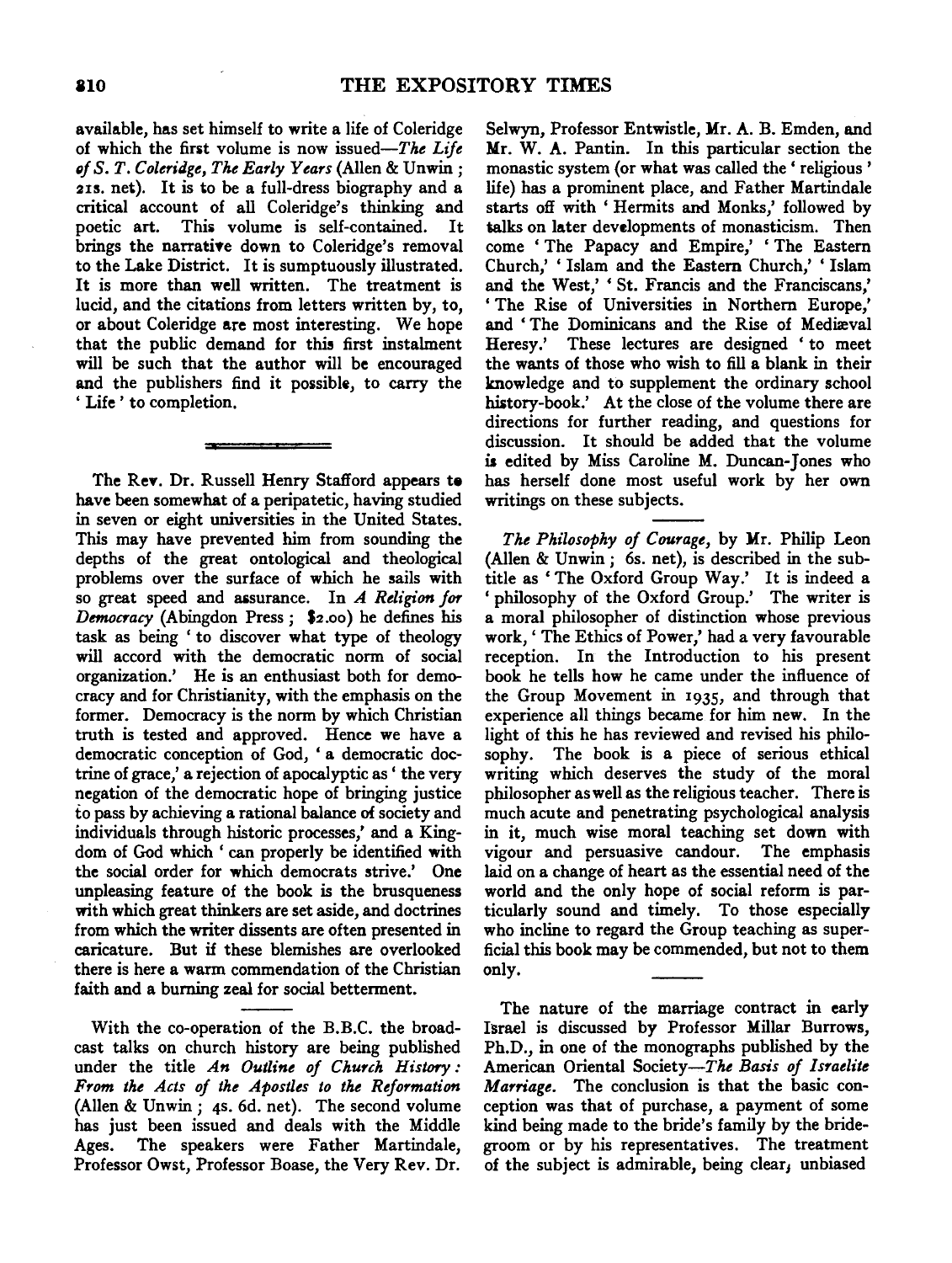and thorough. Pros and cons are carefully and fairly stated, due consideration being given to rival theories. Extensive parallels are cited from the practice of other Semitic peoples, and there is as much space given to Mesopotamian custom as to that of Israel. The literature on the subject has been exhaustively studied and is freely quoted ; where the views of other scholars are rejected Dr. Burrows gives his reasons in full. The final conclusion is presented with due reserve, and the whole is entirely free from excessive dogmatism. It forms an ideal dissertation of the kind which handles exhaustively a single point of interest and importance.

It is clear that we must understand the background of the Scriptures, including their geography, history, language, and other characteristics, before we can interpret or appreciate them properly. The story of the Prodigal Son, the metaphor of the Good Shepherd, and other matchless utterances of Christ, have a decided Oriental character and complexion, and it is only by understanding the nature of this that it becomes possible to comprehend the true significance of His teaching. In *Biblical Backgrounds*, by J. M'Kee Adams, Ph.D., Professor of Biblical Introduction in the Southern Baptist Theological Seminary, Louisville, Kentucky (Broadman Press, Nashville, Tennessee; \$3.75}, we have a geographical survey of Bible lands in the light of the Scriptures and recent research. The author, who spent ten years in first-hand contacts, pictures in clear popular language the Oriental environment of the Biblical record, especially from its geographical standpoint. The countries and special areas that have entered into the Bible story and formed its natural framework are described, beginning with Abraham and Israel in the ancient world, and culminating with Jesus and the Apostles in the Roman Empire. The book, which was first issued in 1933, is a second edition revised and enlarged. It is a valuable aid in Biblical study and deserves a wide success. It needs further correction and alteration, however, if it is to accord with the latest results of excavation and discovery. No mention, for instance, is made of the Hurrians, whose far-reaching influence on Hebrew life and customs, is now recognized. The 'City of Nahor,' which has now been found from the Mari tablets to be distinct from Haran, is identified with the latter. The ' Horites ' are still assumed to be a race of troglodytes. Too much dependence is placed on older literature dealing with the Biblical background. Apart, however, from such criticisms, the book forms an excellent guide in Biblical orientation, which is a necessary condition of proper Biblical study. It contains one hundred photographs from the author's own collection, as well as a Table of References, and a General Index.

To mark the quadricentenary of the English Bible the Cambridge University Press has published, on behalf of the Royal Society of Literature, a very finely printed edition of Tyndale's translation of *The New Testament* (21s. net) from the revised 1534 text. For the purpose of this reprint the British and Foreign Bible Society loaned their copy.

At the bottom of each page are given the variants in phrase found in Tyndale's 1525 Testament. For convenience also the more important variants are grouped in an Appendix. It is interesting to note that Tyndale uses the word ' love ' instead of the A.V. 'charity' in the thirteenth chapter of First Corinthians.

It would be difficult to think of a more suitable and handsome way of commemorating the quadricentenary than that chosen by the Cambridge University Press to whom we are again indebted.

The Rev. Emest A. Payne, B.A., B.D., B.Litt., the editorial secretary of the Baptist Missionary Society, has followed up his interesting little book on the pioneers of the B.M.S. in England and India by a second book, *The Great Succession* (Carey Press ; 2s. net}, which gives some account of ' leaders of the Baptist Missionary Society in the nineteenth century.' It contains ten biographical sketches, six of missionaries and four of notable supporters at home. Among the former the best known name is that of Timothy Richard of China, but others like Knibb of Jamaica, Saker of the Cameroons, and Comber of the Congo are worthy of commemoration for their heroic services. Secretaries and members of committee are not usuallyreckoned among the band of heroes, but their work may be equally valuable and devoted. This little book is sure of a warm welcome in Baptist circles, but it deserves the widest circulation, for the names commemorated should be known and honoured in all the churches.

Dr. MacDermott spent thirty years amongst the fishing folk of Newfoundland. He has now retired and has found time to write his autobiography-*MacDermott of FOt'tune Bay* (Hodder & Stoughton, 8s. 6d. net). It is a modestly written book, but it is obvious to the reader that few men would have had all those qualities which Dr. MacDermott possessed and which enabled him to lead an incredibly hard and spartan life for so many years. At College he took up the study of Spanish for it was his intention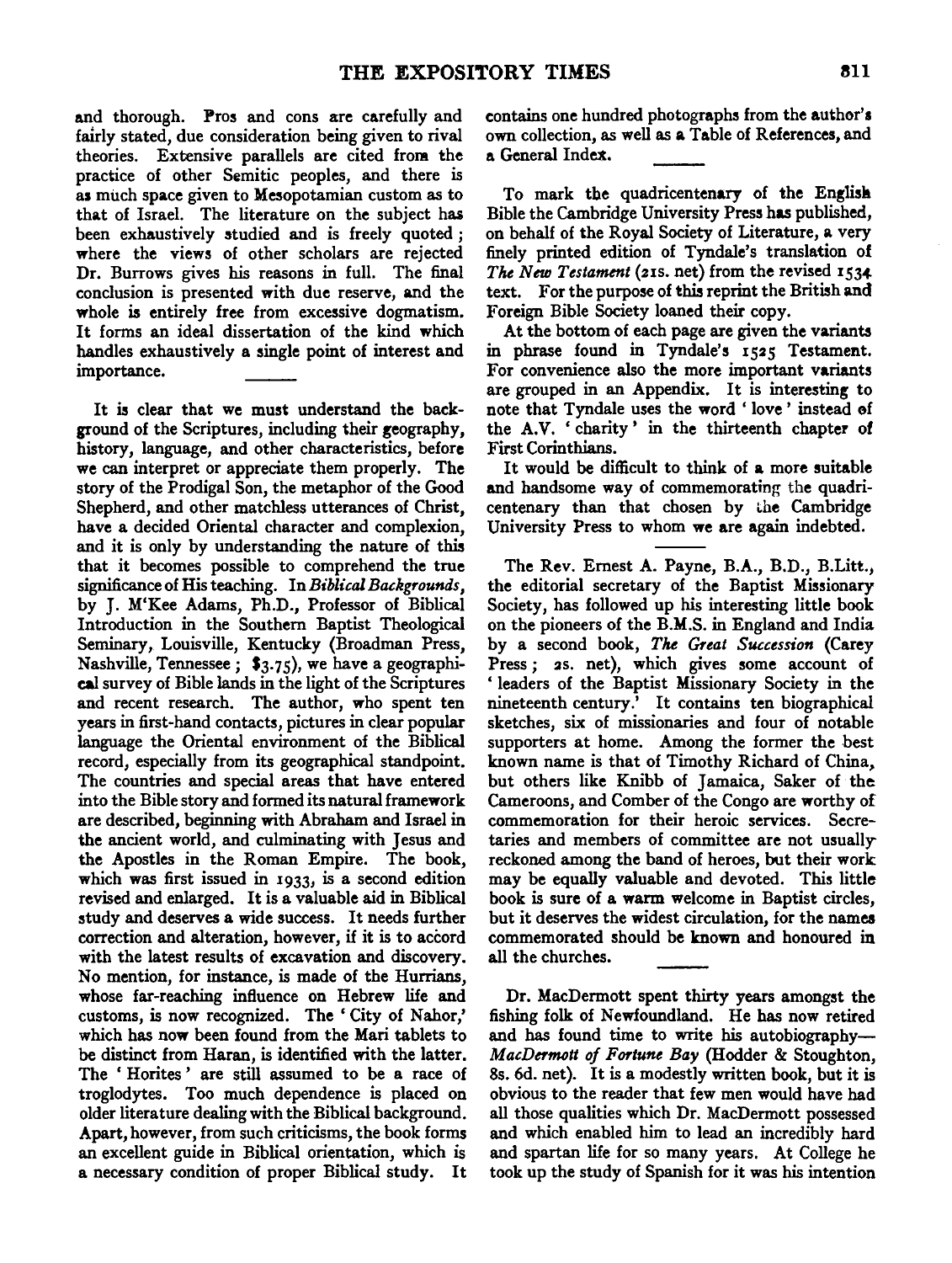to offer himself for mission work in South America. But when the call came to the College for a volunteer for Newfoundland the Principal selected MacDermott. 'Mac, you will have to go-you are fitted for it.'

MacDermott went to Fortune Bay as a Congregational missionary under the Colonial Missionary Society. He found that the Directors of the Society were in no way anxious to confine him to denominational work. They were concerned in the broadest way with the welfare of the people. MacDermott started home industries and laid the foundation of nursing services, besides directing the building of schools and a church. Much of his own time was spent in the hardest manual work. ' It is no easy thing to preach among a people in any country who live below the poverty line, for ever haunted by the fear of hunger and nakedness ; more difficult to encourage energy and instil vision in face of opposition and criticism. To be able to work for a sufficiency that will secure a good standard of living and an old-age security is the due of every man, but it is not yet for the fisherman-not yet.

' The vision which will put first things first can only be made a reality to others by our being truly practical Christians. Only by our honestly living to establish our social life and the economic life of our country on the basis and example of Christ's life can suffering and poverty be swept away, and only so can the ideals of His Life-His Father's Kingdom come on earth as it is in heaven-be fulfilled. Without this economics fail and the people perish.'

A very useful volume has been added to ' The People's Library' in the shape of *The Books of the Prophets,* by Professor James Moffatt, D.D. (Hodder & Stoughton; 3s. net). The various oracles are arranged in chronological order so far as that can be determined or conjectured with probability. Dr. Moffatt has written a long explanatory introduction which occupies fifty closely printed pages, and which adds greatly to the value of the work. For English readers of the Prophets who wish to study them in their historical setting nothing could be more admirable.

An attractively bound popular edition of Weymouth's *New Testament in Modern Speech* has been published for 2s. net by Messrs. Hodder & Stoughton. It is the translation as revised by Professor J. A. Robertson, D.D., and which has been reset for this edition.

Miss Evelyn Underhill has published, through Messrs. Longmans, Green & Co., a translation of

*Eucharistic Prayers from the Ancient Liturgies*  (2s. 6d. net). The prayers are arranged in five groups corresponding to the successive phases of the Eucharistic action as found in all the great liturgies of the East and West: The Preparation, The Offertory, The Intercession, The Consecration, The Communion. In a concluding section there are prayers for each season of the Christian year. Miss Underhill has been assisted by two experts, one a classic and the other an authority on liturgical lore. The triumvirate has produced a very beautiful book that will enrich the private devotions of many readers and will satisfy all who find help and joy in the ancient classic prayers of the Church.

*Christians in Action* is a fine and heartsome title. It contains the 'Record of Work in War-time China,' written by Seven Missionaries and published by Messrs. Longmans, Green & Co. (2s. 6d. net). Each writer deals with a special area and the whole book gives a concise but vivid picture of conditions in China. The behaviour of the native Church under severe trial, the sufferings endured, the variety of relief work undertaken are set down in a simple and convincing way. No one can read the record without being at once enlightened and deeply moved, while there are occasional homethrusts which should go to the heart of the Church in the West.

In *Our Great High Priest* (Longmans; 3s. 6d. net) that able and well-known writer, Canon Peter Green, offers a devotional and practical study of the seventeenth chapter of St. John's Gospel. It is his conviction that a rich reward attends the intensive study of Holy Scripture, and his hope that other writers will follow him in a similar treatment of other passages. We commend the book cordially to our readers. For the preacher in particular there is here much suggestive material. Nor is the book lacking in that scholarly quality we have learned to look for in this writer.

The Rev. Ronald S. Wright, M.A., F.S.A., has issued a second series of *Asking Them Questions*  (Milford; 3s. 6d. net). The first series was so favourably received that a second was obviously called for. The questions in this series, like the former, cover a wide field. There are forty in all, beginning with-What do you mean by ' leading a Christian life ' ? and ending with the very modem question-Isn't 'listening-in' to a service as good as going to Church? The editor's method is to get eminent scholars and churchmen to answer one question each. This gives to the book great variety